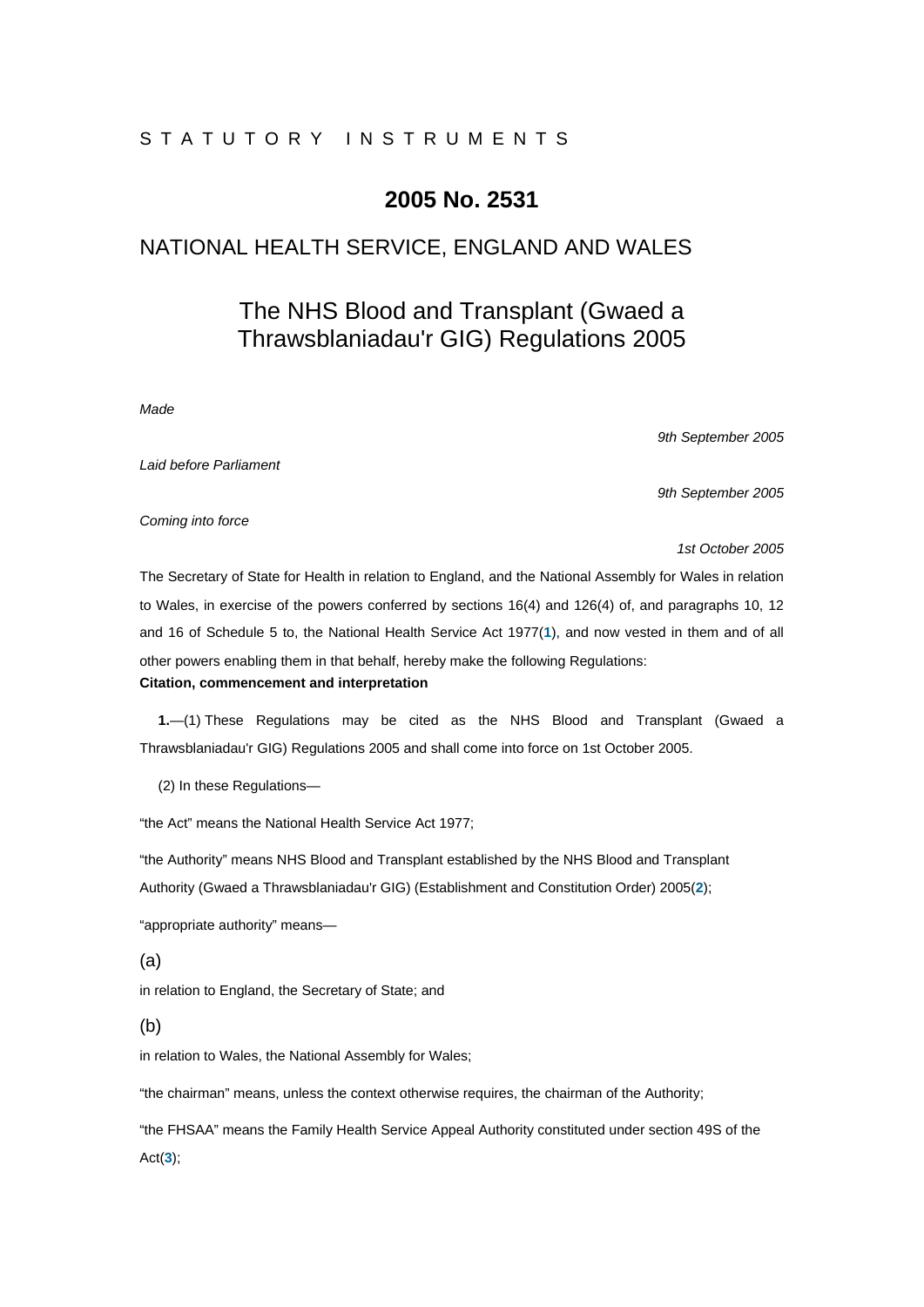"health service body" means—

(a)

a Strategic Health Authority(**4**), Special Health Authority(**5**), Primary Care Trust(**6**), NHS trust(**7**), Local Health Board(**8**), NHS foundation trust(**9**), or Community Health Council(**10**),

(b)

a Health Board or Special Health Board constituted under section 2 of the National Health Service (Scotland) Act 1978(**11**) or the Scottish Dental Practice Board, the Common Service Agency for the Scottish Health Service or an NHS trust constituted under, respectively, sections 4, 10 or 12A of that Act(**12**),

(c)

the Dental Practice Board constituted under section 37(1) of the Act(**13**),

(d)

the Commission for Healthcare Audit and Inspection(**14**),

(e)

the Health Protection Agency(**15**),

# (f)

the Secretary of State,

# (g)

the Northern Ireland Central Services Agency for Health and Social Services established under the Health and Personal Social Services (Northern Ireland) Order 1972(**16**),

(h)

a special health and social services agency established under the Health and Personal Social Services (Special Agencies) (Northern Ireland) Order 1990(**17**),

(i)

a Health and Social Services Board constituted under the Health and Personal Social Services (Northern Ireland) Order 1972,

# (j)

a Health and Social Services trust established under the Health and Personal Social Services (Northern Ireland) Order 1991(**18**), and

# (k)

the Department of Health, Social Services and Public Safety for Northern Ireland;

"member" means, unless the context otherwise requires, a member of the Authority other than the chairman;

"national NHS disqualification" means—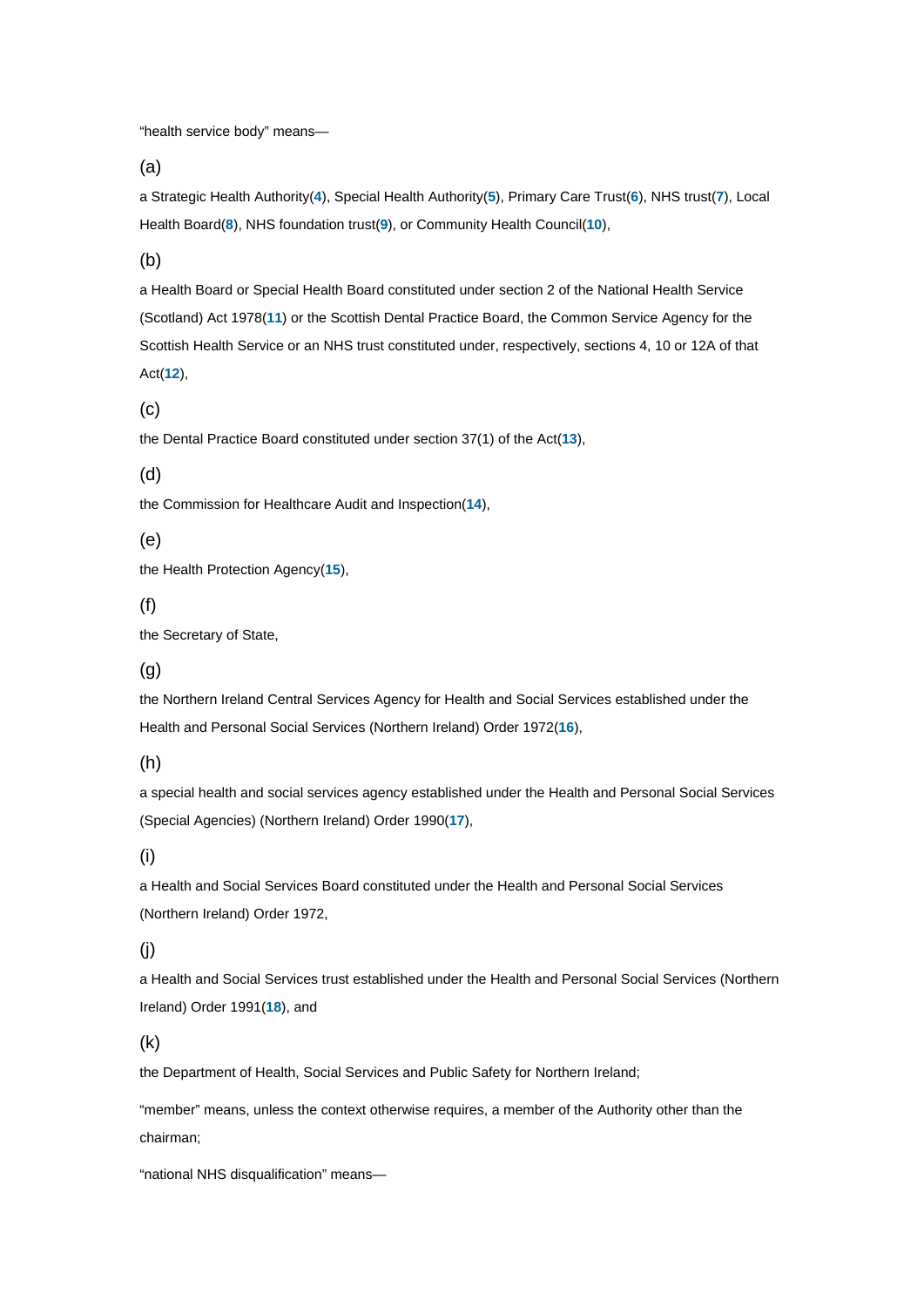# (a)

a decision made by the FHSAA under section 49N of the Act(**19**),or

# (b)

a decision by the NHS Tribunal which is treated as a national disqualification by the FHSAA by virtue of regulation 6(4)(b) of the Abolition of the National Health Service Tribunal (Consequential Provisions) Regulations 2001(**20**) or regulation 6(4)(b) of the Abolition of the National Health Service Tribunal (Consequential Provisions) Regulations 2002(**21**);

"the NHS Tribunal" means the Tribunal constituted under section 46 of the Act(**22**) for England and Wales;

"non-officer member" means a member who is not an officer of the Authority; and

"primary care list" means—

#### (a)

a list referred to in section 49N(1)(a) to (c) of the Act,

# (b)

a list of persons undertaking to provide general medical services prepared in accordance with regulations under section 29 of the Act(**23**) as the list existed on or before 31st March 2004,

# (c)

a list of persons approved by a Primary Care Trust for the purpose of assisting in the provision of general medical services prepared in accordance with regulations under section 43D(1) of the Act(**24**) as the list existed on or before 31st March 2004, or

(d)

a services list referred to in section 8ZA(1)(a) of the National Health Service (Primary Care) Act 1997(**25**) as the list existed on or before 31st March 2004.

# **Appointment and tenure of office of chairman and members**

**2.**—(1) The chairman and non-officer members shall be appointed by the Secretary of State.

(2) Subject to regulation 5 (termination of tenure of office of chairman and non-officer members), the term of office of the chairman and non-officer members shall be such period, not exceeding four years, as the Secretary of State shall specify on making the appointment.

(3) Subject to regulation 3 (disqualification for appointment), the chairman and any non-officer member shall, on the termination of his office, be eligible for re-appointment, provided that he shall not hold office for longer than a total of eight years.

(4) The chairman and non-officer members shall appoint the member who is the chief executive of the Authority.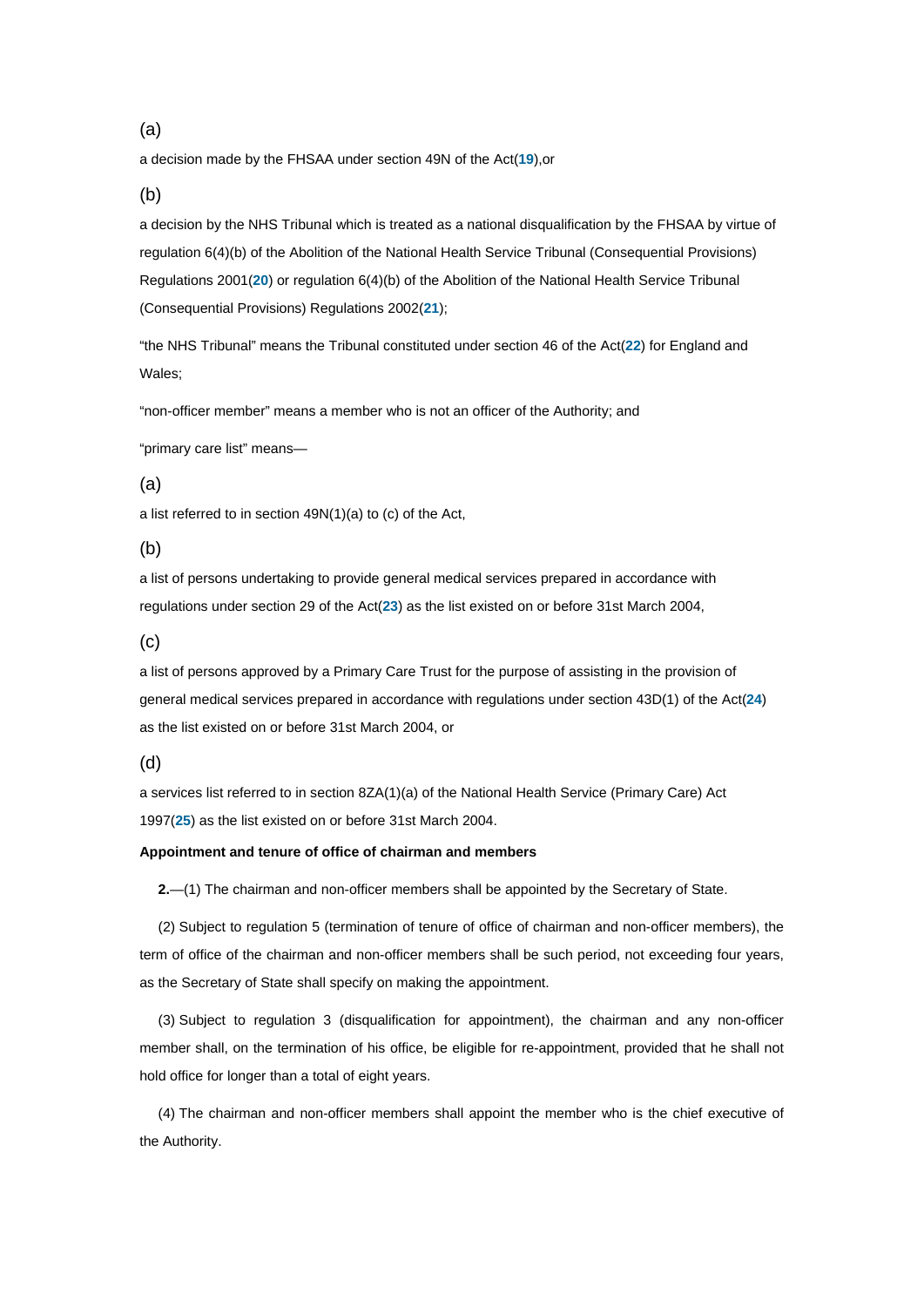(5) The chairman and non-officer members and the chief executive shall appoint the members who are officers of the Authority.

#### **Disqualification for appointment**

**3.**—(1) Subject to regulation 4 (cessation of disqualification), a person shall be disqualified for appointment as the chairman or as a non-officer member if—

(a)he has, within the preceding five years, been convicted in the United Kingdom of any offence or convicted elsewhere of an offence which, if committed in any part of the United Kingdom would constitute a criminal offence in that part, and in either case has been sentenced to a period of imprisonment (whether suspended or not) for a period of not less than three months without the option of a fine, and the conviction not been quashed on appeal;

(b)he is the subject of a bankruptcy restrictions order or an interim bankruptcy restrictions order(**26**);

(c)he has been dismissed within the previous five years, otherwise than by reason of redundancy, from any paid employment with a health service body;

(d)he is a person whose tenure of office as the chairman, a member, a director or a governor of a health service body has been terminated on the grounds that—

(i)it was not in the interests of, or conducive to the good management of, the health service body or of the health service that he should continue to hold that office,

(ii)he failed, without reasonable cause, to attend any meeting of that health service body for three successive meetings, or

(iii)he failed to declare a pecuniary interest or withdraw from consideration of any matter in respect of which he had a pecuniary interest;

(e)he—

(i)is the subject of a national NHS disqualification,

(ii)was refused nomination or approval to fill a vacancy for a medical practitioner pursuant to regulations made under section 29B(2A) of the Act and was not subsequently nominated or approved or included in a primary care list(**27**),

(iii)has been refused admission to a primary care list on grounds corresponding to the conditions referred to in section 49F(2), (3) or (4) of the Act(**28**) and has not subsequently been included in a primary care list,

(iv)is conditionally included in a primary care list(**29**),

(v)has been removed from a primary care list on any of the grounds set out in section 49F(2),(3) or (4) of the Act or by a direction of the NHS Tribunal and has not subsequently been included in such a list,

(vi)is contingently removed from a primary care list(**30**), or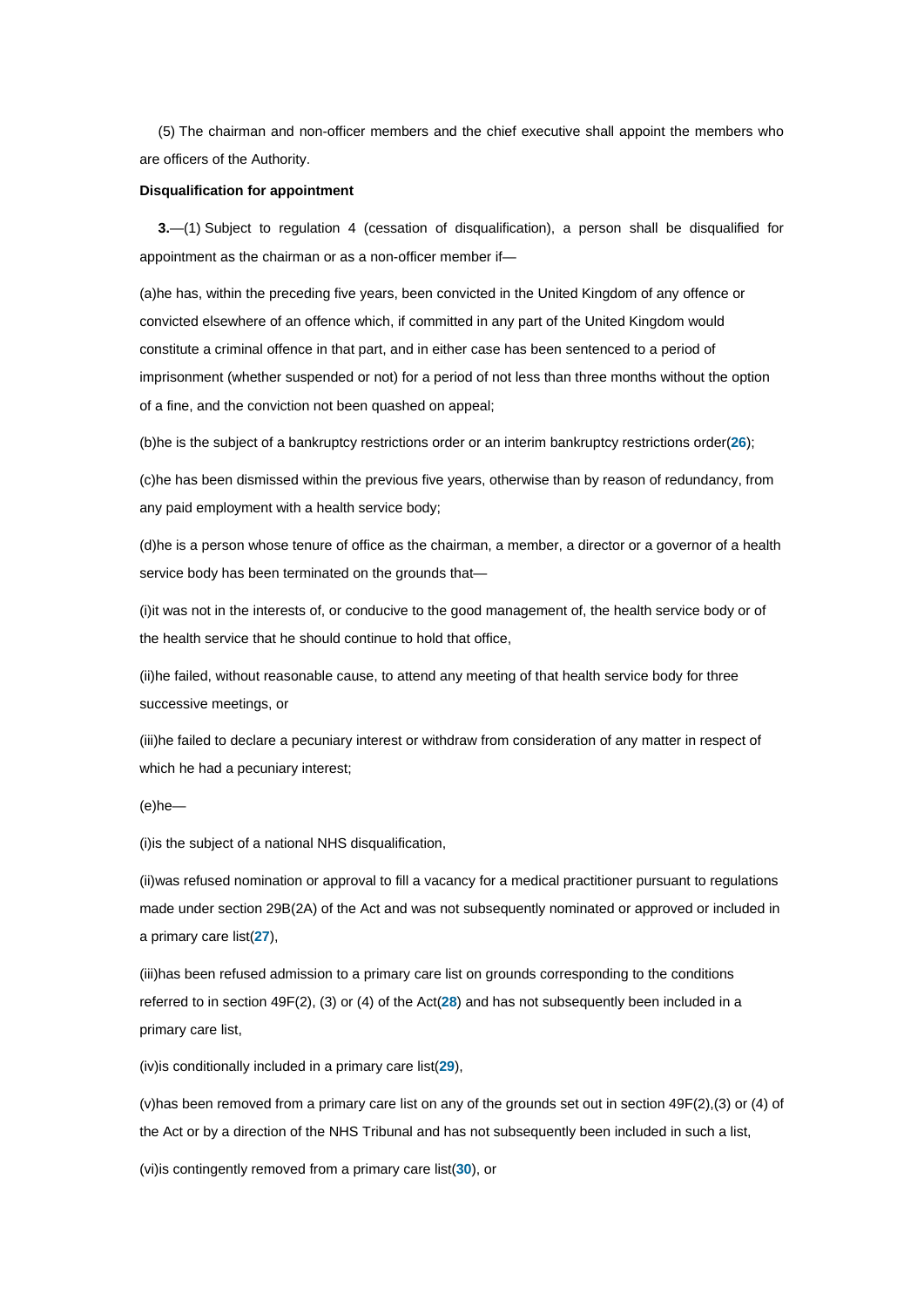(vii)is suspended from a primary care list(**31**) or treated as so suspended by virtue of regulation 6(2) of the Abolition of the National Health Service Tribunal (Consequential Provisions) Regulations 2001 or regulation 6(2) of the Abolition of the National Health Service Tribunal (Consequential Provisions) Regulations 2002,

and in this sub-paragraph any reference to a provision in the Act includes a reference to the provision corresponding to that provision in legislation relating to Scotland and Northern Ireland;

(f)he is subject to a disqualification order under the Company Directors Disqualification Act 1986(**32**), the Companies (Northern Ireland) Order 1986(**33**) or to an order made under section 429(2)(b) of the Insolvency Act 1986(**34**) (disabilities on revocation of administration order against an individual);

(g)he has been—

(i)removed from the office of charity trustee or trustee for a charity by an order made by the Charity Commissioners or the High Court on the grounds of any misconduct or mismanagement in the administration of the charity for which he was responsible or to which he was privy, or which he, by his conduct, contributed to or facilitated, or

(ii)removed under section 7 of the Law Reform (Miscellaneous Provisions) (Scotland) Act 1990(**35**) (powers of Court of Session to deal with management of charities) from being concerned in the management or control of any body;

(iii)removed as a director, trustee or committee member of a registered social landlord(**36**)

(h)he is the chairman or another member of the Independent Regulator of NHS foundation trusts.

(2) For the purposes of paragraph (1)(a), the date of conviction shall be deemed to be the date on which the ordinary period allowed for making an appeal or application with respect to the conviction expires or, if such an appeal or application is made, the date on which the appeal or application is finally disposed of or abandoned or fails by reason of its not being prosecuted.

 $(3)$  For the purposes of paragraph  $(1)(c)$ , a person shall not be treated as having been in paid employment by reason only of his having been the chairman or a non-officer member of, or in the case of an NHS trust, the chairman or a non-executive director of, or in the case of an NHS foundation trust, the chairman, a governor or a non-executive director of, the health service body in question.

#### **Cessation of disqualification**

**4.**—(1) Subject to paragraph (2), where a person is disqualified under regulation 3(1)(c) or (g)(i) or (iii) he may, after the expiry of two years beginning on the date on which he was dismissed or removed, apply in writing to the Secretary of State to remove the disqualification, and the Secretary of State may direct that the disqualification shall cease.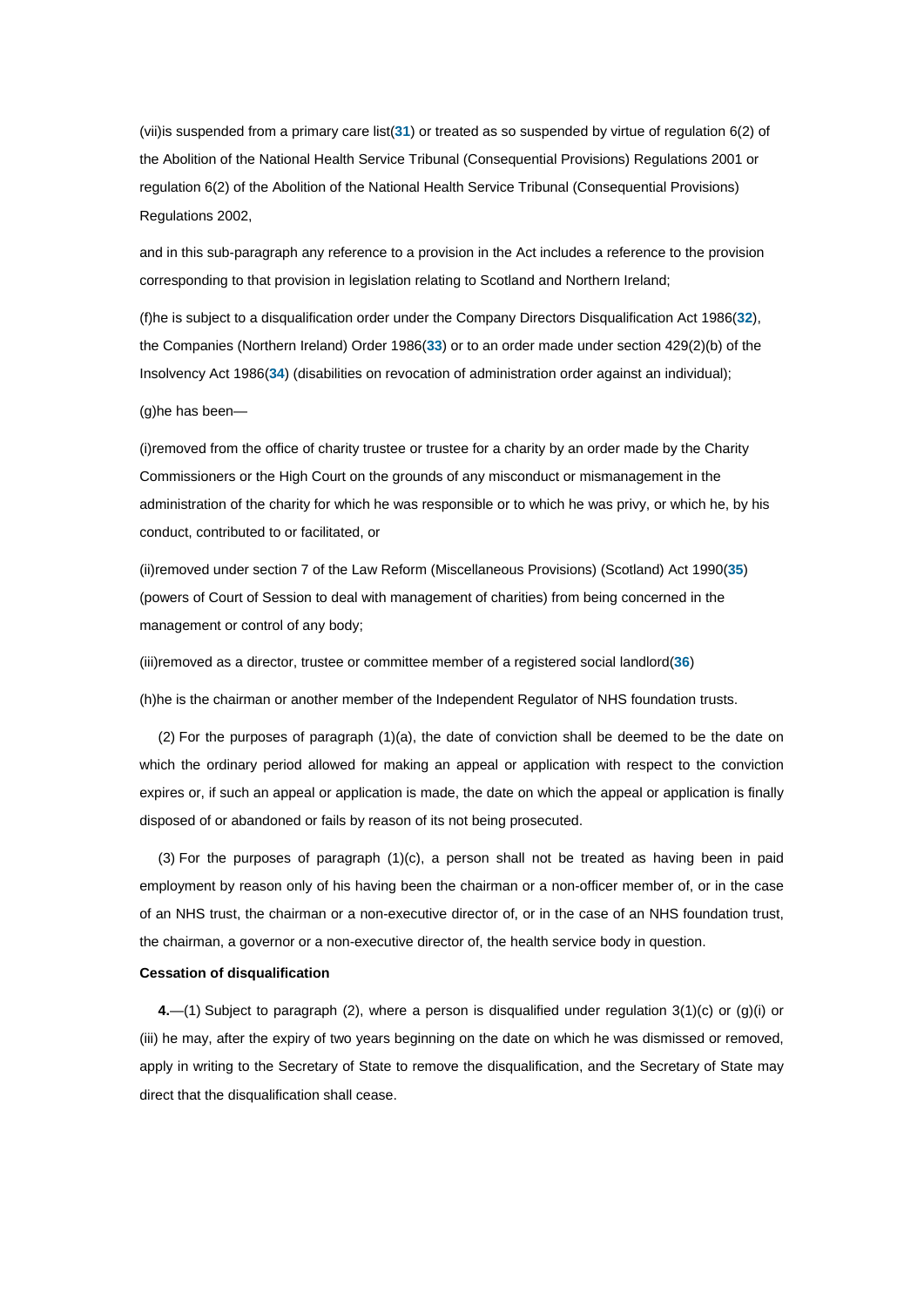(2) Where the Secretary of State refuses an application to remove a disqualification no further application may be made by that person until the expiry of the period of two years beginning with the date of the application and this paragraph shall apply to any subsequent application.

(3) Where a person is disqualified under regulation  $3(1)(d)$ , the disqualification shall cease on the expiry of the period of two years beginning on the date of the termination of his tenure of office or such longer period as the Secretary of State specifies when terminating his period of office but the Secretary of State may, on application being made to him by that person, reduce the period of disqualification.

#### **Termination of tenure of office of chairman and non-officer members**

**5.**—(1) The chairman or a non-officer member may resign from that office at any time during the term of that office by giving notice in writing to the Secretary of State.

(2) Where the Secretary of State is of the opinion that it is not in the interests of, or conducive to the good management of, the Authority or of the health service that the chairman or non-officer member should continue to hold office, the Secretary of State may forthwith terminate his tenure of office by giving him notice in writing to that effect.

(3) If the chairman or a non-officer member fails to attend three successive meetings of the Authority the Secretary of State shall forthwith terminate that person's tenure of office unless satisfied that—

(a)the absence was due to a reasonable cause; and

(b)the person in question will be able to attend meetings of the Authority within such a period as the Secretary of State considers reasonable.

(4) Where a person has been appointed to be the chairman or a non-officer member, and he becomes disqualified from appointment under regulation 3, he shall notify the Secretary of State in writing of such disqualification.

(5) Where it comes to the notice of the Secretary of State (whether under paragraph (4) or otherwise) that at the same time of his appointment or later a person was disqualified for appointment, the Secretary of State shall forthwith declare that the person in question was not duly appointed and notify him in writing to that effect, and upon receipt of any such notification, his tenure of office, if any, shall be terminated and he shall cease to act as chairman or non-officer member.

(6) If it appears to the Secretary of State that the chairman or a non-officer member has failed to comply with regulation 10 (disability on account of pecuniary interest) she may forthwith terminate that person's tenure of office by giving him notice in writing to that effect.

#### **Appointment of vice-chairman**

**6.**—(1) The chairman and members may appoint one of the non-officer members to be vice-chairman for such period, not exceeding the remainder of his term as a member, as they may specify on electing him.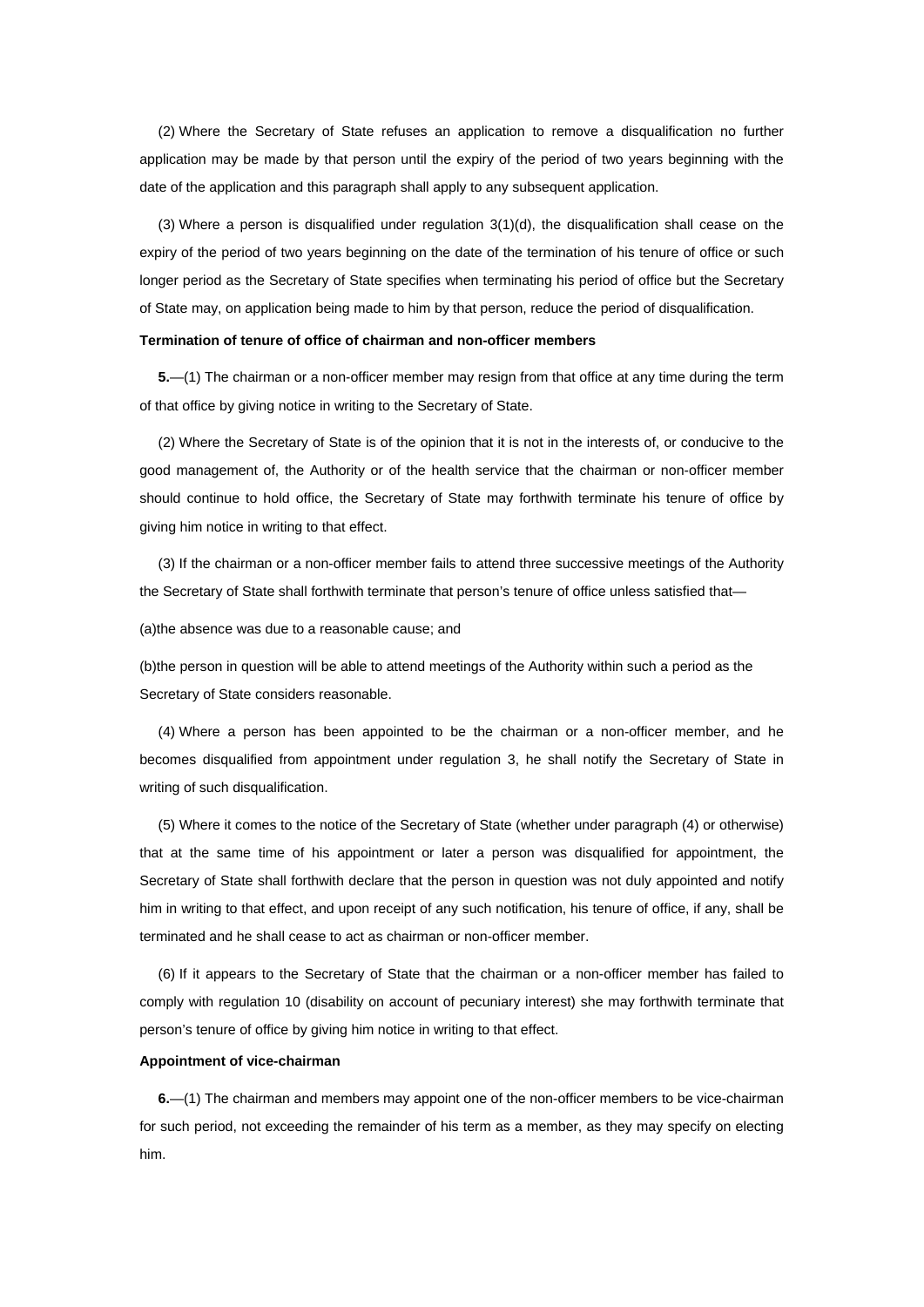(2) Any member so appointed may at any time resign from the office of vice-chairman by giving notice in writing to the chairman.

(3) Where the chairman has died or has ceased to hold office, or where he is unable to perform his duties as chairman owing to illness, absence or any other cause, references to the chairman in the Schedule to these Regulations shall, so long as there is no chairman available to perform his duties, be taken to include references to the vice-chairman.

#### **Appointment of committees and sub-committees**

**7.**—(1) Subject to such directions as may be given by the Secretary of State, the Authority may, and if so directed by the Secretary of State, shall, appoint committees of the Authority consisting wholly or partly of members of the Authority or wholly of persons who are not members of the Authority.

(2) A committee appointed under this regulation may, subject to such directions as may be given by the appropriate authority or the Authority, appoint sub-committees consisting wholly or partly of members of the committee (whether or not they are members of the Authority) or wholly of persons who are not members of the Authority or the committee.

(3) Subject to such directions as may be given by the appropriate authority, regulations 3 and 4 apply to the appointment of members of committees and sub-committees appointed under this regulation as they apply to the appointment of members of the Authority.

#### **Arrangements for the exercise of functions**

**8.** Subject to such directions as may be given by the Secretary of State, the Authority may make arrangements for the exercise, on behalf of the Authority, of any of its functions by a committee or subcommittee appointed by virtue of regulation 7 or by an officer of the Authority, in each case subject to such restrictions and conditions as the Authority thinks fit.

#### **Meetings and proceedings**

**9.**—(1) The meetings and proceedings of the Authority shall be conducted in accordance with the rules set out in the Schedule to these Regulations and with standing orders made under paragraph (2).

(2) Subject to those rules, to regulation 10 (disability of chairman and members in proceedings on account of pecuniary interest) and to such directions as may be given by the appropriate authority, the Authority shall make, and may vary or revoke, standing orders for the regulation of its proceedings and business, including provision for the suspension of all or any of the standing orders.

(3) Subject to such directions as may be given by the appropriate authority, the Authority may make, vary and revoke standing orders relating to the quorum, proceedings and place of meeting of any committee or sub-committee of the Authority; but subject to such standing orders, the quorum, proceedings and place of meeting shall be such as the committee or sub-committee may determine. **Disability of chairman and members in proceedings on account of pecuniary interest**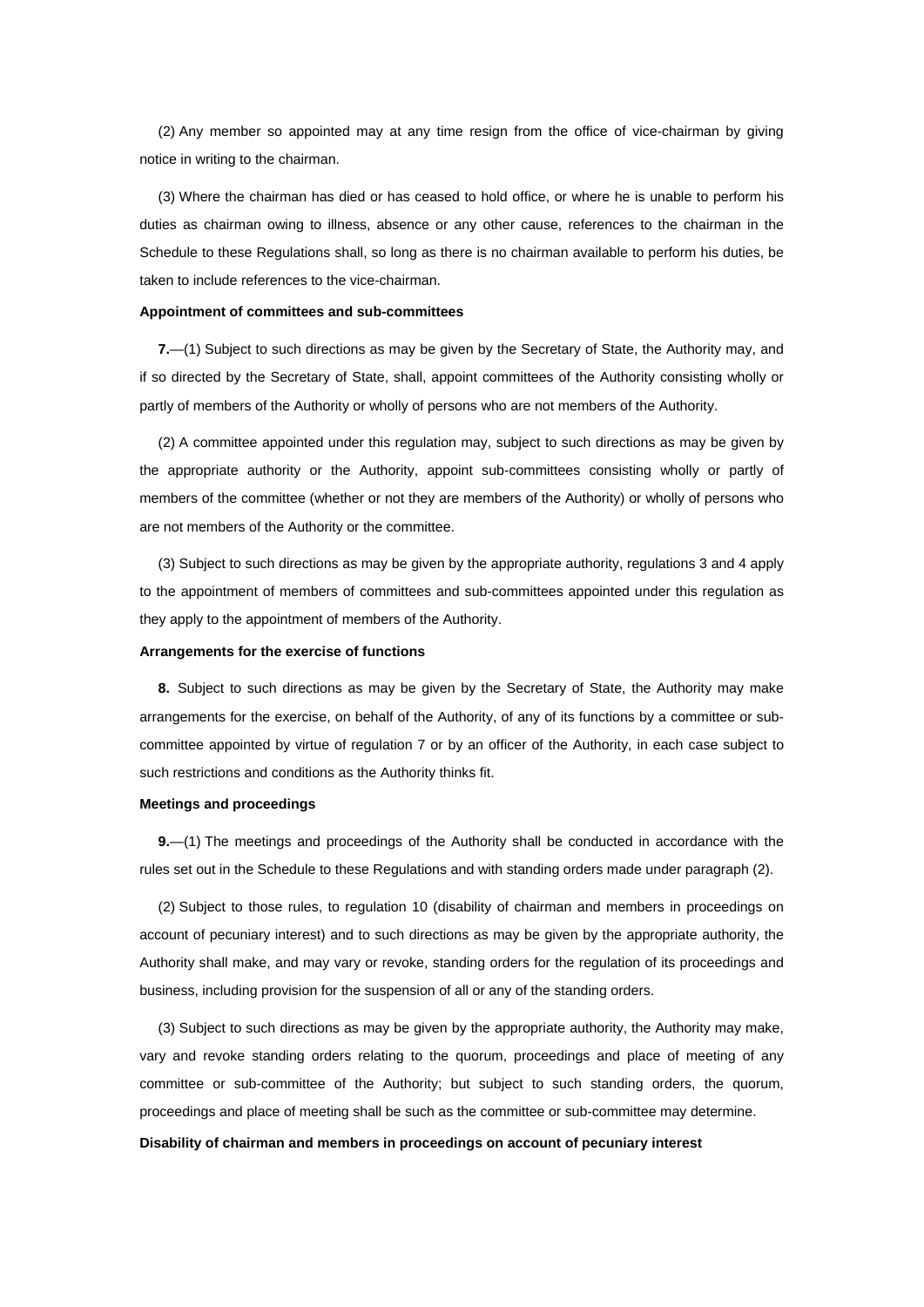**10.**—(1) Subject to the following provisions of this regulation, if the chairman or a member has any pecuniary interest, direct or indirect, in any contract, proposed contract or other matter and is present at any meeting of the Authority to which the contract, proposed contract or other matter is the subject of consideration, he shall at the meeting and as soon as practicable after its commencement, disclose his interest and shall not take part in the consideration or discussion of the contract, proposed contract or other matter or vote on any question with respect to it.

(2) The appropriate authority may, subject to such conditions as they may think fit to impose, remove any disability imposed by this regulation in any case in which it appears to them to be in the interests of the health service that the disability should be removed.

(3) The Authority may, by standing orders made under regulation 9(2), provide for the exclusion of the chairman or a member from a meeting of the Authority while any contract, proposed contract or other matter in which he has a pecuniary interest, direct or indirect, is under consideration.

(4) Any remuneration, compensation or allowances payable to the chairman or a member by virtue of paragraph 9 of Schedule 5 to the Act (pay and allowances) shall not be treated as a pecuniary interest for the purpose of this regulation.

(5) Subject to paragraphs (2) and (6), the chairman or member shall be treated for the purpose of this regulation as having an indirect pecuniary interest in a contract, proposed contract or other matter if—

(a)he, or a nominee of his, is a director of a company or other body, with which the contract was made or is proposed to be made or which has a direct pecuniary interest in the other matter under consideration; or

(b)he is a partner of, or is in the employment of, a person with whom the contract was made or is proposed to be made or who has a direct pecuniary interest in the other matter under consideration,

and in the case of two persons living together as a couple (whether married or not) the interest of one shall, if known to the other, be deemed for the purpose of this regulation to be also an interest of the other.

(6) Neither the chairman nor a member shall be treated as having a pecuniary interest in any contract, proposed contract or other matter by reason only—

(a)of his membership of a company or other body if he has no beneficial interest in any securities of that company or other body; or

(b)of an interest in any company, body or person with which he is connected as mentioned in paragraph (5) which is so remote or insignificant that it cannot reasonably be regarded as likely to influence him in the consideration or discussion of, or voting on, any question with respect to that contract, proposed contract or other matter.

(7) Where the chairman or a member—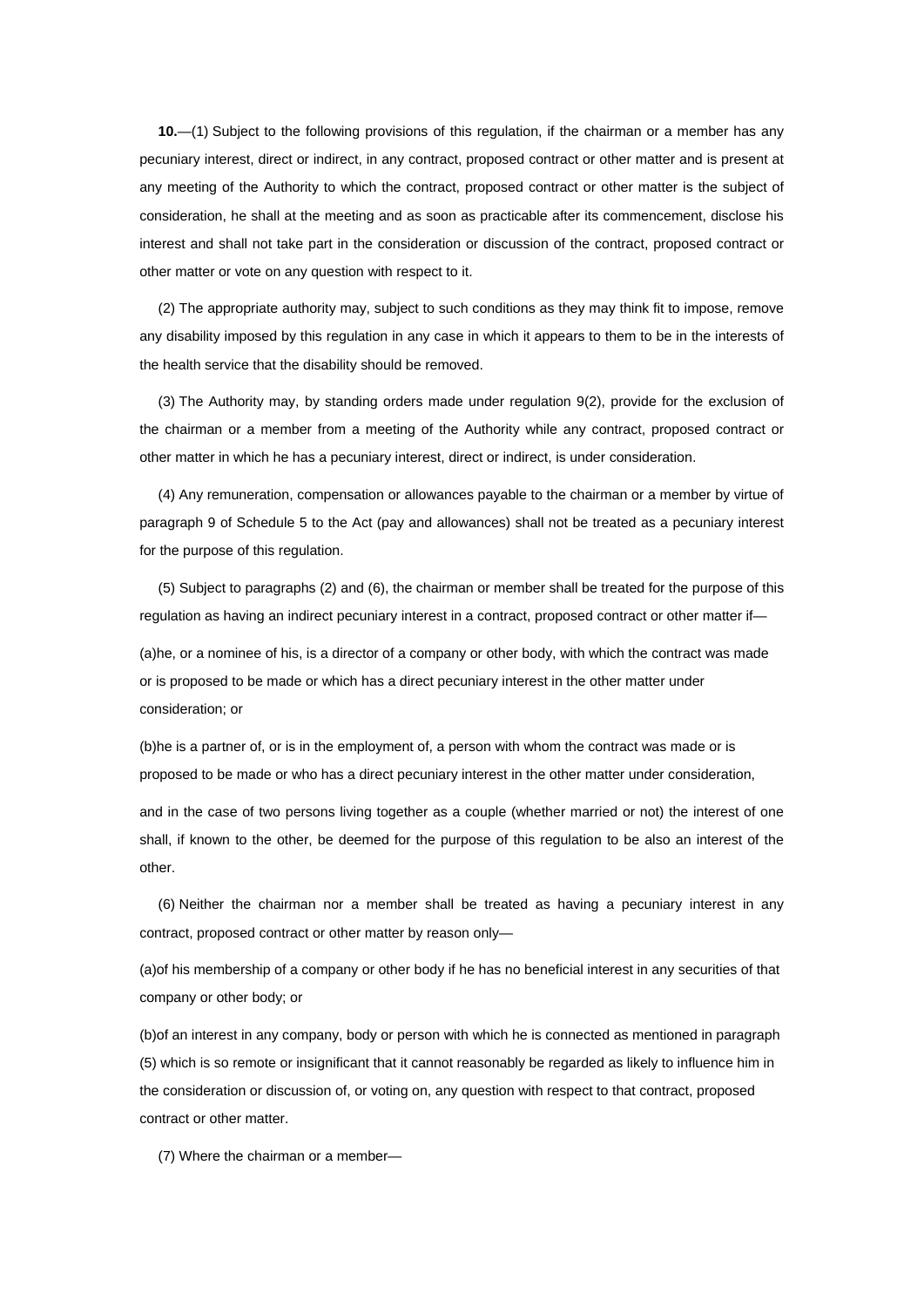(a)has an indirect pecuniary interest in a contract, proposed contract or other matter by reason only of a beneficial interest in securities of a company or other body; and

(b)the total nominal value of those securities does not exceed £5,000 or one-hundredth of the total nominal value of the issued share capital of the company or body, whichever is the lesser; and

(c)if the share capital is of more than one class, the total nominal value of shares of any one class in which he has a beneficial interest does not exceed one-hundredth of the total issued share capital of that class,

this regulation shall not prohibit him from taking part in the consideration or discussion of the contract, proposed contract or other matter, or from voting on any question with respect to it but in such circumstances he shall nonetheless disclose his interest.

(8) This regulation applies to a committee or sub-committee as it applies to the Authority and applies to a member of any such committee or sub-committee (whether or not he is also a member of the Authority) as it applies to a member of the Authority.

(9) In this regulation—

"securities" means—

(a)

shares or debentures, whether or not constituting a charge on the assets of a company or other body, or rights or interests in any share or debenture; or

# (b)

rights (whether actual or contingent) in respect of money lent to, or deposited with, any industrial or provident society or building society;

"shares" means shares in the share capital of a company or other body or the stock of a company or other body.

# **Reports by the Authority**

**11.** The Authority shall make such reports to the appropriate authority in such manner and at such time as the appropriate authority may direct, and shall furnish to the appropriate authority such information as the appropriate authority may from time to time require.

# **Public meeting**

**12.** If, under regulation 11, the appropriate authority directs the Authority to make an annual report to the appropriate authority for any particular year or for each year, the Authority shall present the report at a public meeting held not later than 30 days after the date on which the report was made.

Signed by authority of the Secretary of State for Health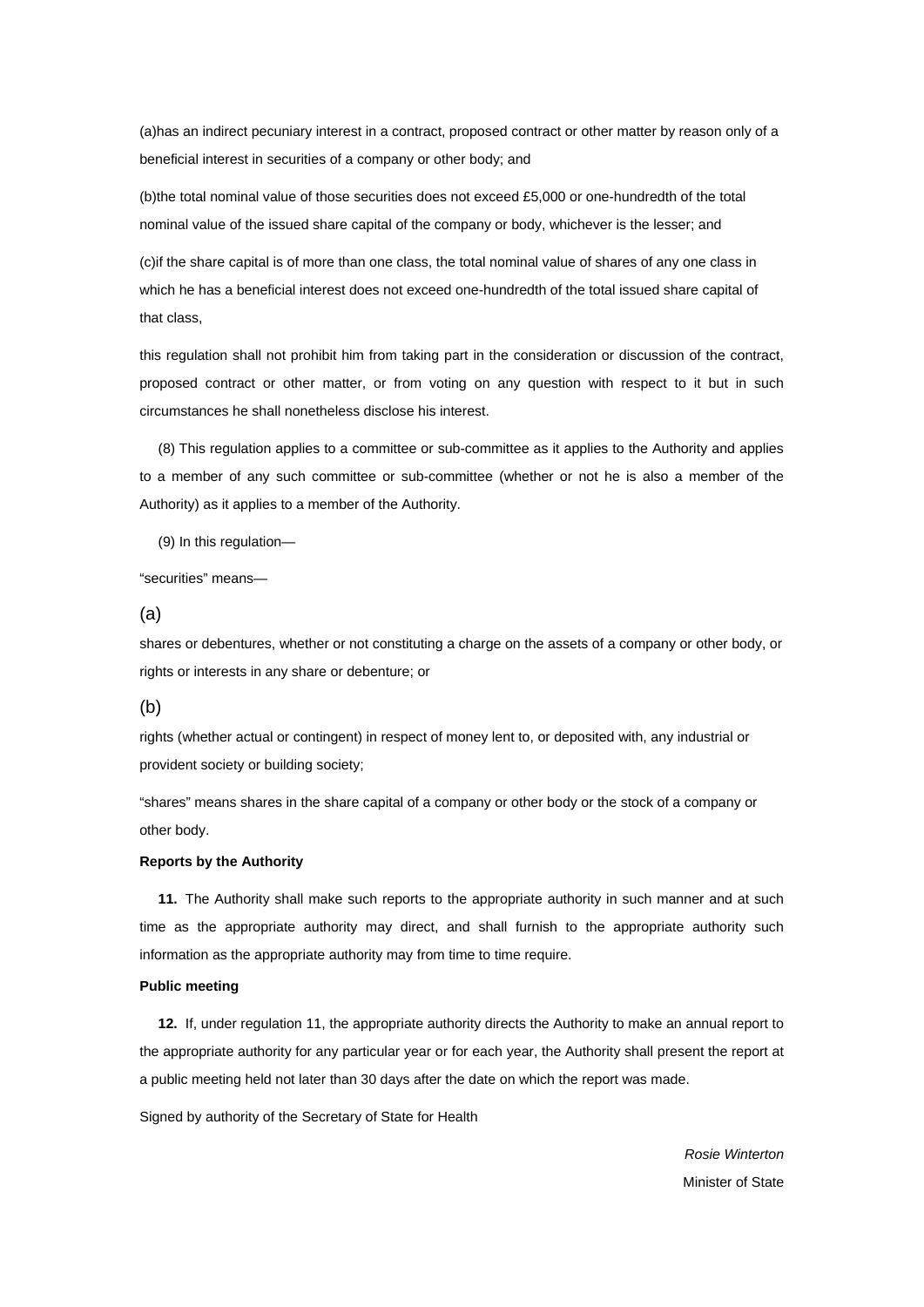Department of Health

9th September 2005

Signed on behalf of the National Assembly for Wales under section 66(1) of the Government of Wales Act 1998(**37**)

> *D Elis-Thomas*  The Presiding Officer of the National Assembly

28th June 2005

Regulation 9(1) SCHEDULERULES AS TO MEETINGS AND PROCEEDINGS OF THE AUTHORITY

**1.** The first meeting of the Authority shall be held on such day and at such place as may be fixed by the chairman, and he shall be responsible for convening the meeting.

**2.**—(1) The chairman may call a meeting of the Authority at any time.

(2) If a requisition for a meeting, signed by at least one third of the total number of members, is presented to the chairman, and the chairman either—

(a)refuses to call a meeting; or

(b)without so refusing, does not within 21 days after the requisition has been presented to him call a meeting,

those members may forthwith call a meeting.

(3) Before each meeting of the Authority, a notice of the meeting which —

(a)specifies the principal business proposed to be transacted at it; and

(b)is signed by the chairman or by an officer of the Authority authorised by the chairman to sign on his behalf,

shall be delivered to each member, or sent by post to his last known address, at least five clear days before the day of the meeting.

(4) The proceedings of any meeting shall not be invalidated by a failure to deliver such notice to any member.

(5) In the case of a meeting called under sub-paragraph (2) above by members, the notice shall be signed by those members and no business other than that specified in the notice shall be transacted at the meeting.

**3.**—(1) At any meeting of the Authority the chairman or, in his absence, the vice-chairman (if there is one and he is present) shall preside.

(2) If the chairman and any vice-chairman are absent, such other non-officer member present as the other members present shall choose for the purpose shall preside.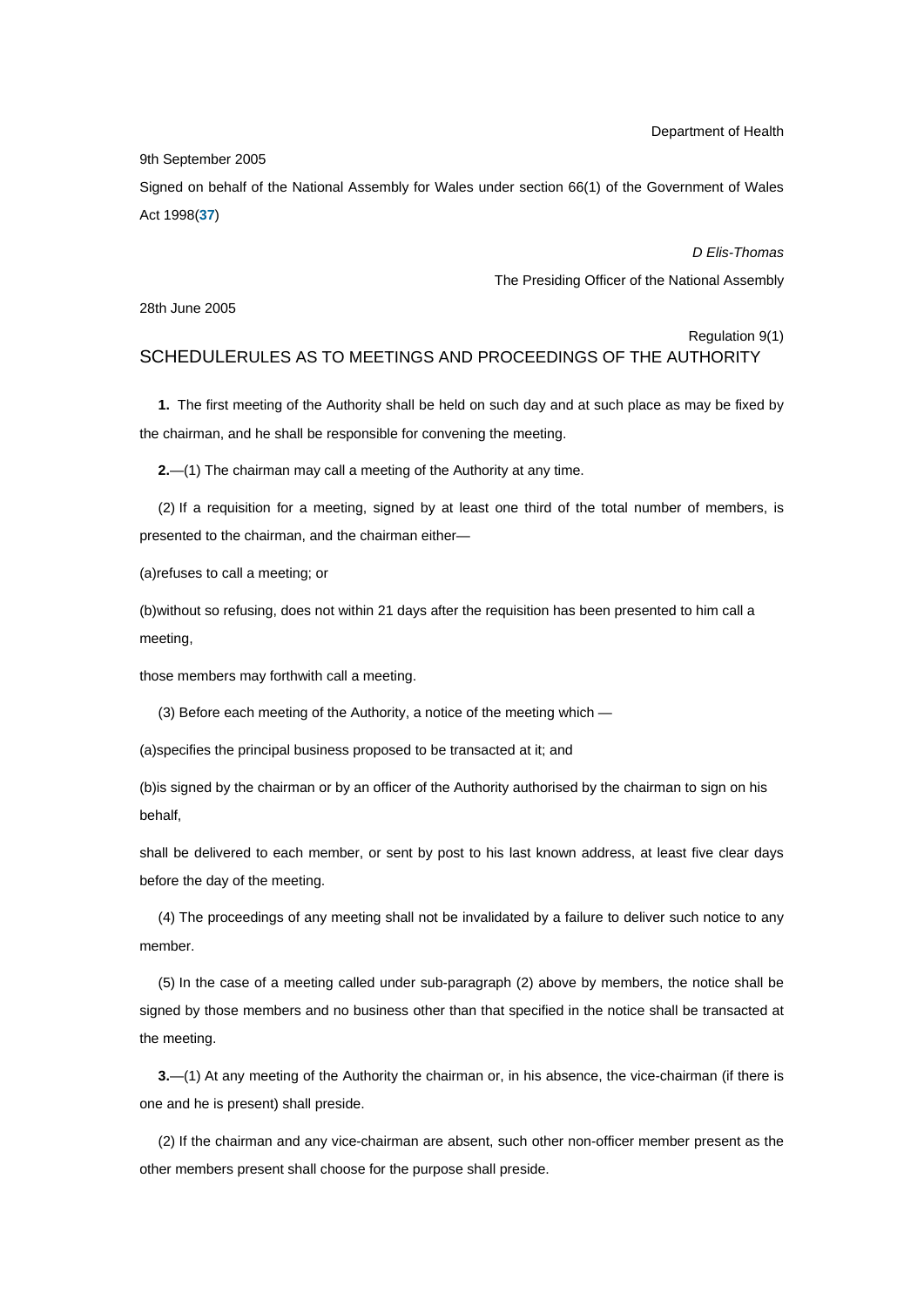**4.** Every question at a meeting shall be determined by a majority of votes of the members present and competent to vote on the question and, in the case of an equality of votes, the chairman or, in his absence, the person presiding at the meeting shall have a second or casting vote.

**5.**—(1) Subject to sub-paragraphs (2) and (3) below, no business shall be transacted at any meeting unless at least a third of the membership (the chairman being included for this purpose in the reckoning) is present.

(2) The chairman and at least two non-officer members shall be present at a meeting of the Authority at which the chief executive or any other member is appointed.

(3) The chairman, at least two non-officer members, and the chief executive shall be present at a meeting of the Authority at which any other officer members are appointed.

**6.**—(1) The minutes of the proceedings of a meeting shall be drawn up and shall be signed at the next ensuing meeting by the person presiding at that next meeting.

(2) The names of the members present at a meeting shall be recorded in the minutes.

# EXPLANATORY NOTE

#### *(This note is not part of the Regulations)*

These Regulations make provision concerning the membership and procedure of NHS Blood and Transplant (Gwaed a Thrawsblaniadau'r GIG) ("the Authority"), a Special Health Authority established under the National Health Service Act 1977 by the NHS Blood and Transplant (Gwaed a Thrawsblaniadau'r GIG) (Establishment and Constitution) Order 2005.

In particular, these Regulations provide for the appointment and tenure of office of the chairman and members of the Authority (regulation 2), for disqualification for appointment (regulations 3 and 4) and for the termination of office (regulation 5). Also included is provision relating to the appointment of a vicechairman (regulation 6), the appointment of, and exercise of functions by, committees and subcommittees (regulations 7 and 8), the conduct of proceedings (regulation 9 and the Schedule) and disability on account of a conflict of interest (regulation 10).

Provision is also made for requiring the Authority to furnish reports and certain other information to the Secretary of State and the National Assembly for Wales (regulation 11) and for requiring presentation of an annual report at a public meeting (regulation 12).

(**1**)

1977 c. 49; section 16 was substituted by section 65 of, and paragraphs 4 and 9 of Schedule 4 to, the Health Act 1999 (c. 8) ("the 1999 Act") and amended by sections 1(3) and 6(2) of, and paragraphs 1 and 3 of Schedule 1 and paragraphs 4 and 5 of Schedule 5 to, the National Health Service Reform and Health Care Professions Act 2002 (c. 17) ("the 2002 Act"); section 126(4) was amended by section 65(2) of the National Health Service and Community Care Act 1990 (c. 19) ("the 1990 Act"), section 65(1) of, and paragraphs 4 and 37(1) and (6) of Schedule 4 to, the 1999 Act, section 67(1) of, and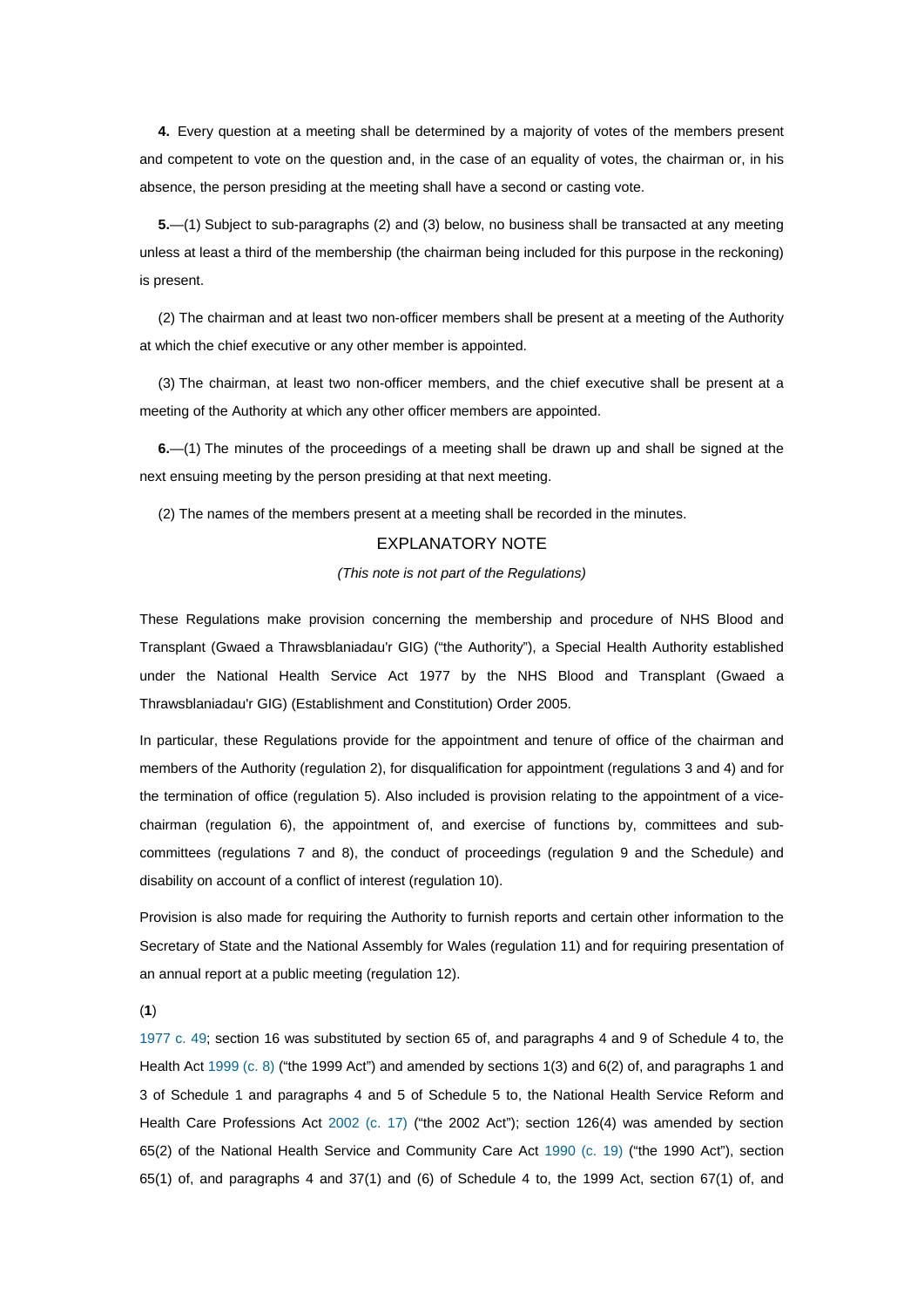paragraphs 5(1) and (13)(b) of Schedule 5 to, the Health and Social Care Act 2001 (c. 15) ("the 2001 Act"), sections 6(3)(c) and 37(1) of, and paragraphs 1 and 10(a) of Schedule 8 to, the 2002 Act and section 184 of, and paragraph 38 of Schedule 11 and Part 4 of Schedule 14 to, the Health and Social Care (Community Health and Standards) Act 2003 (c. 43) ("the 2003 Act"); paragraph 10 of Schedule 5 was amended by sections 14 and 15 of, and paragraph 3 of Schedule 6 to, the Health and Social Services and Social Security Adjudications Act 1983 (c. 41), section 54(1) of, and paragraphs 8 and 10 of Schedule 5 to, the Dentists Act 1984 (c. 24), sections 5 and 24 of, and paragraph 14 of Schedule 3 and Part 1 of Schedule 8 to, the Health and Social Security Act 1984 (c. 48), article 7 of S.I. 1985/39, section 1 of, and paragraph 8 of Schedule 1 to, the 1990 Act, sections 2(1) and 5(1) of, and paragraph 60(c) of Schedule 1 and Schedule 3 to, the Health Authorities Act 1995 (c. 17) ("the 1995 Act"), section 65 of, and paragraphs 4, 39(1) and (3) of Schedule 4 and Schedule 5 to, the 1999 Act and section 6 of the 2001 Act; paragraph 12 of Schedule 5 was amended by article 7 of S.I. 1985/39, section 1 of, and paragraph 9 of Schedule 1 to, the 1990 Act, sections 2(1) and 5(1) of, and paragraph 60(e) of Schedule 1 and Schedule 3 to, the 1995 Act and section 65(1) of, and paragraphs 4, 39(1) and (4) of Schedule 4 to, the 1999 Act. See section 128(1), as amended by section 26(2)(g) and (i) of the 1990 Act, for the definitions of "prescribed" and "regulations". The functions of the Secretary of State under these provisions are, so far as exercisable in relation to Wales, transferred to the National Assembly for Wales by article 2(a) of, and Schedule 1 to, the National Assembly for Wales (Transfer of Functions) Order 1999, S.I. 1999/672 ("the 1999 Order"); see the entry in Schedule 1 for the National Health Service Act 1977 as amended by section 66(4) and (5)(a) of the 1999 Act, section 67(1) of, and paragraph 12(1) and (3) of Schedule 5 to, the 2001 Act and section 196 of, and Part 4 of Schedule 14 to, the 2003 Act on a date to be appointed.

#### (**2**)

# S.I. 2005/2529.

# (**3**)

Section 49S was inserted by section 27(1) of the 2001 Act and amended by section 1(3) of, and paragraphs 1 and 18 of Schedule 1 to, the 2002 Act.

# (**4**)

*See* section 8 of the Act.

# (**5**)

*See* section 11 of the Act.

# (**6**)

*See* section 16A of the Act.

# (**7**)

*See* section 5 of the 1990 Act.

# (**8**)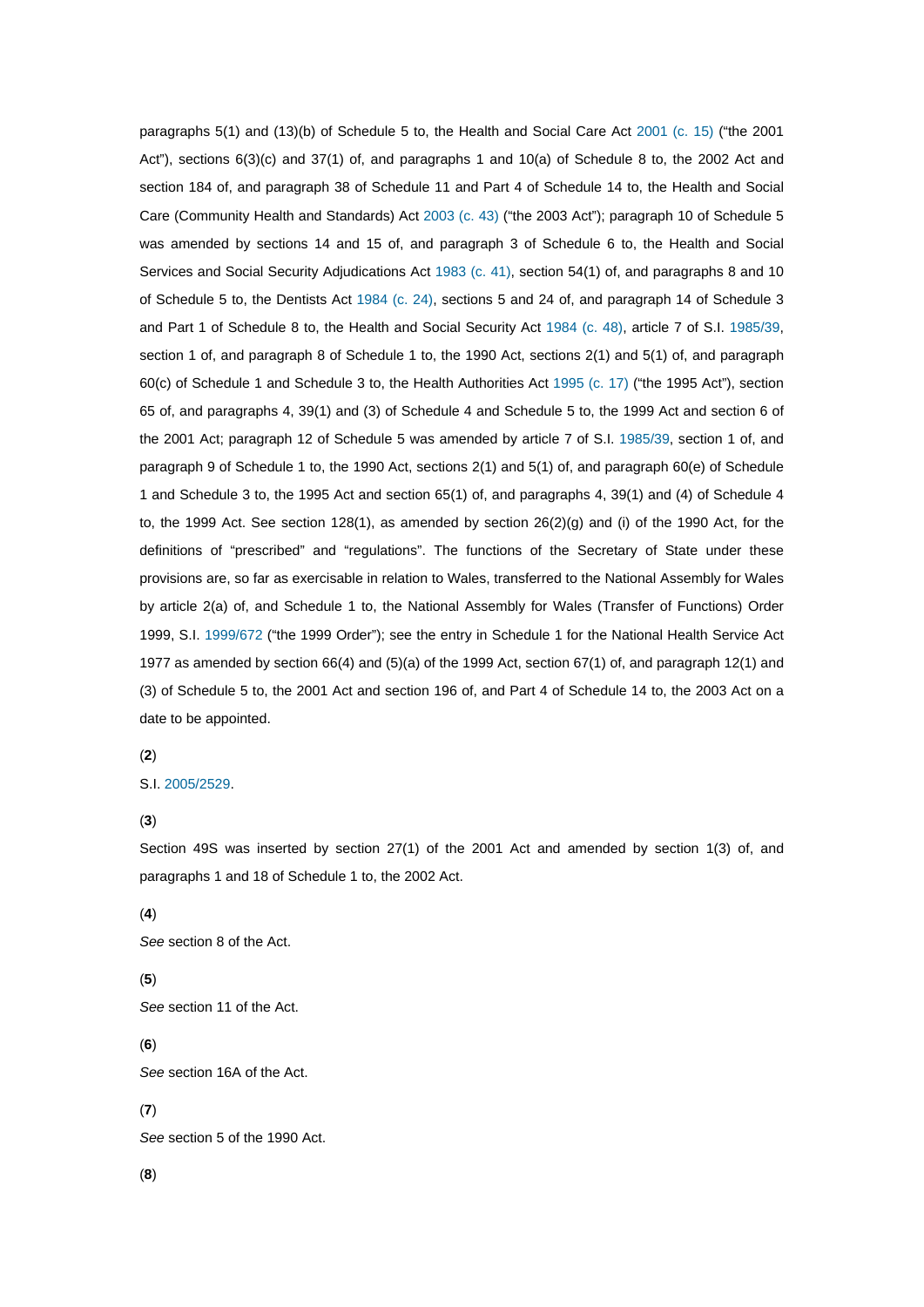*See* section 16BA of the Act.

(**9**)

*See* section 1 of the 2003 Act.

(**10**)

*See* section 20A of the Act.

#### (**11**)

1978 c. 29.

(**12**)

Section 4 was amended by section 12(3) and Schedule 3 of the Health and Medicines Act 1988 (c. 49) ("the 1988 Act"); section 10 was amended by paragraph 2 of Schedule 6 to the Health Services Act 1980 (c. 53) and Schedule 10 to the 1990 Act; section 12A was inserted by section 31 of the 1990 Act and amended by section 46(1) of the 1999 Act.

#### (**13**)

Section 37(1) was amended by section 12 of the 1988 Act and repealed in part by section 25 and Schedule 3 of that Act; amended by section 2(1) of, and paragraph 26 of Schedule 1 to, the 1995 Act and section 1(3) of, and paragraphs 1 and 17 of Schedule 1 to, the 2002 Act. The functions of the Secretary of State under these provisions are, so far as exercisable in relation to Wales, transferred to the National Assembly for Wales by article 2(a) of, and Schedule 1 to, the 1999 Order, except that the regulation-making function in section 37(1) continues as a function of the Secretary of State in respect of Wales as well as England; see the entry in Schedule 1 for the National Health Service Act 1977 as amended; the Dental Practice Board is abolished by sections 181 and 196 of, and Schedule 14 to, the 2003 Act on a date to be appointed.

(**14**)

*See* section 41 of the 2003 Act for the establishment of the Commission for Healthcare Audit and Inspection.

(**15**) Health Protection Agency Act 2004 (c. 17). (**16**) S.I. 1972/1265 (N.I. 14). (**17**) S.I. 1990/247 (N.I. 3). (**18**) S.I. 1991/194 (N.I. 1). (**19**)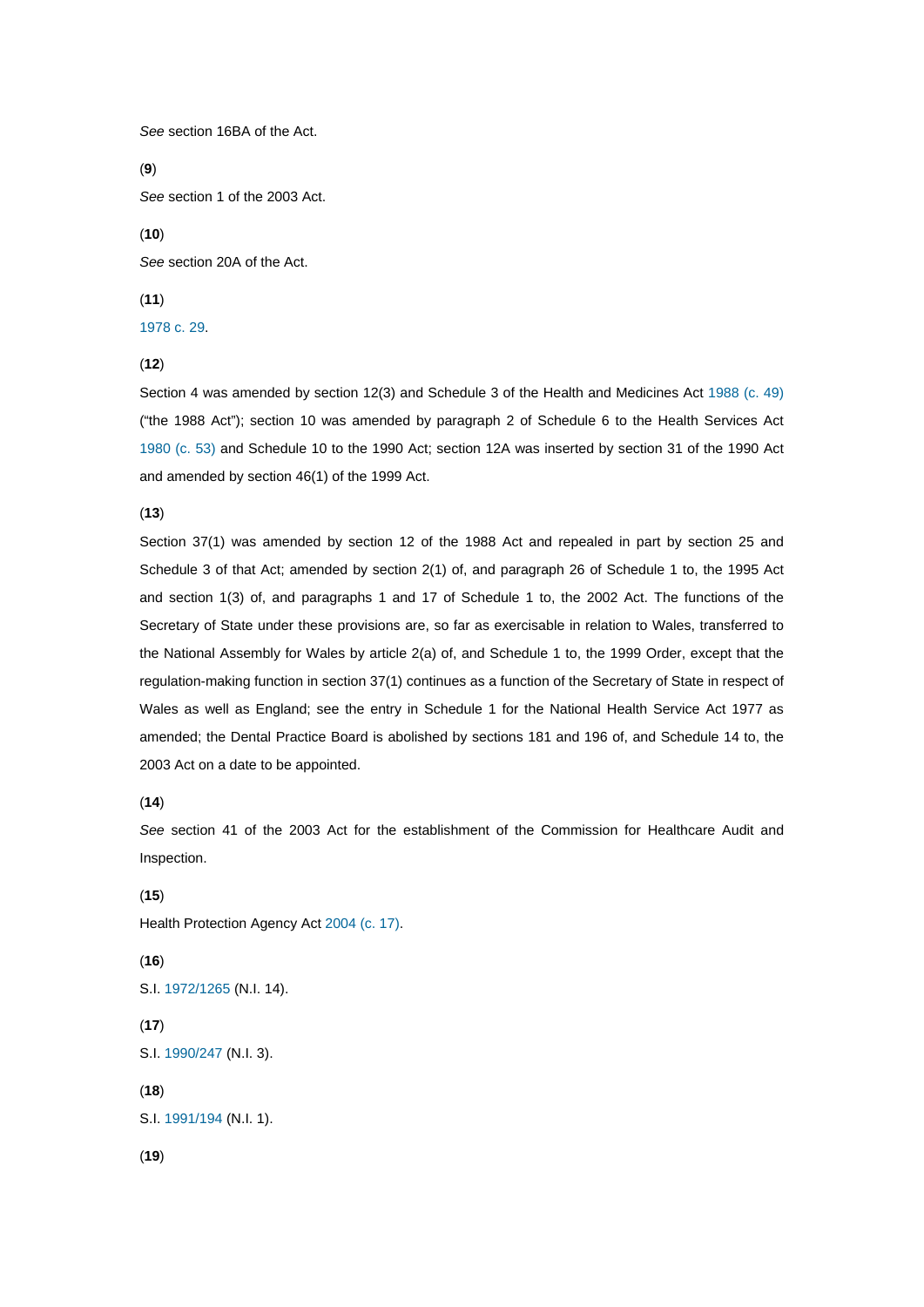Section 49N was inserted by section 25 of the 2001 Act and amended by section 2(5) of, and paragraphs 1 and 25 of Schedule 2 to, the 2002 Act and section 184 of, and paragraph 24(a) and paragraph 24(b) of Schedule 11 to, the 2003 Act in respect of paragraph 24(b) on a date to be appointed. A transitional amendment is made to section 49N(1) inserting sub-paragraph (bb) by article 7(4)(i) of the Health and Social Care (Community Health and Standards) Act 2003 Commencement (No. 2) Order 2004 S.I. 2004/288 (C. 12).

#### (**20**)

S.I. 2001/3744, as modified and amended by S.I. 2002/2469.

(**21**)

S.I. 2002/1920 amended by S.I.2004/865.

#### (**22**)

Section 46 was repealed by section 67 of, and paragraph 5 of Schedule 5 and Part 1 of Schedule 6 to, and the 2001 Act; the NHS Tribunal, except for prescribed cases, had effect in relation to England only until 14th December 2001, and in relation to Wales, only until 26th August 2002; see article 2(5) and (6)(b) of S.I. 2001/3738 which sets out the prescribed cases for England, and article 2(2) and (3)(b) of S.I. 2002/1919 which sets out the prescribed cases for Wales.

#### (**23**)

Section 29 is repealed by section 196 of, and Schedule 14 to, the 2003 Act.

#### (**24**)

Section 43D was inserted by section 24 of the 2001 Act and amended by section 2(5) of, and paragraphs 1 and 20 of Schedule 2 to, the 2002 Act; section 43D(1) is repealed in part by section 196 of, and Schedule 14 to, the 2003 Act; section 43D(10)(a) (and other parts of 43D(10) on a date to be appointed) is amended by section 184 of, and paragraph 20 of Schedule 11 to, the 2003 Act.

#### (**25**)

1997 c. 46; section 8ZA was inserted by section 26(2) of the 2001 Act and was amended by section 4(3) of, and paragraphs 1 and 3 of Schedule3 of the 2002 Act; and is repealed by section 196 of, and Schedule 14 to, the 2003 Act so far as it relates to personal medical services and otherwise on a date to be appointed.

# (**26**)

*See* Schedule 4A to the Insolvency Act 1986 (c. 45), inserted by Schedule 20 to the Enterprise Act 2002 (c. 40).

#### (**27**)

Section 29B is repealed by section 196 of, and Schedule 14 to, the 2003 Act.

#### (**28**)